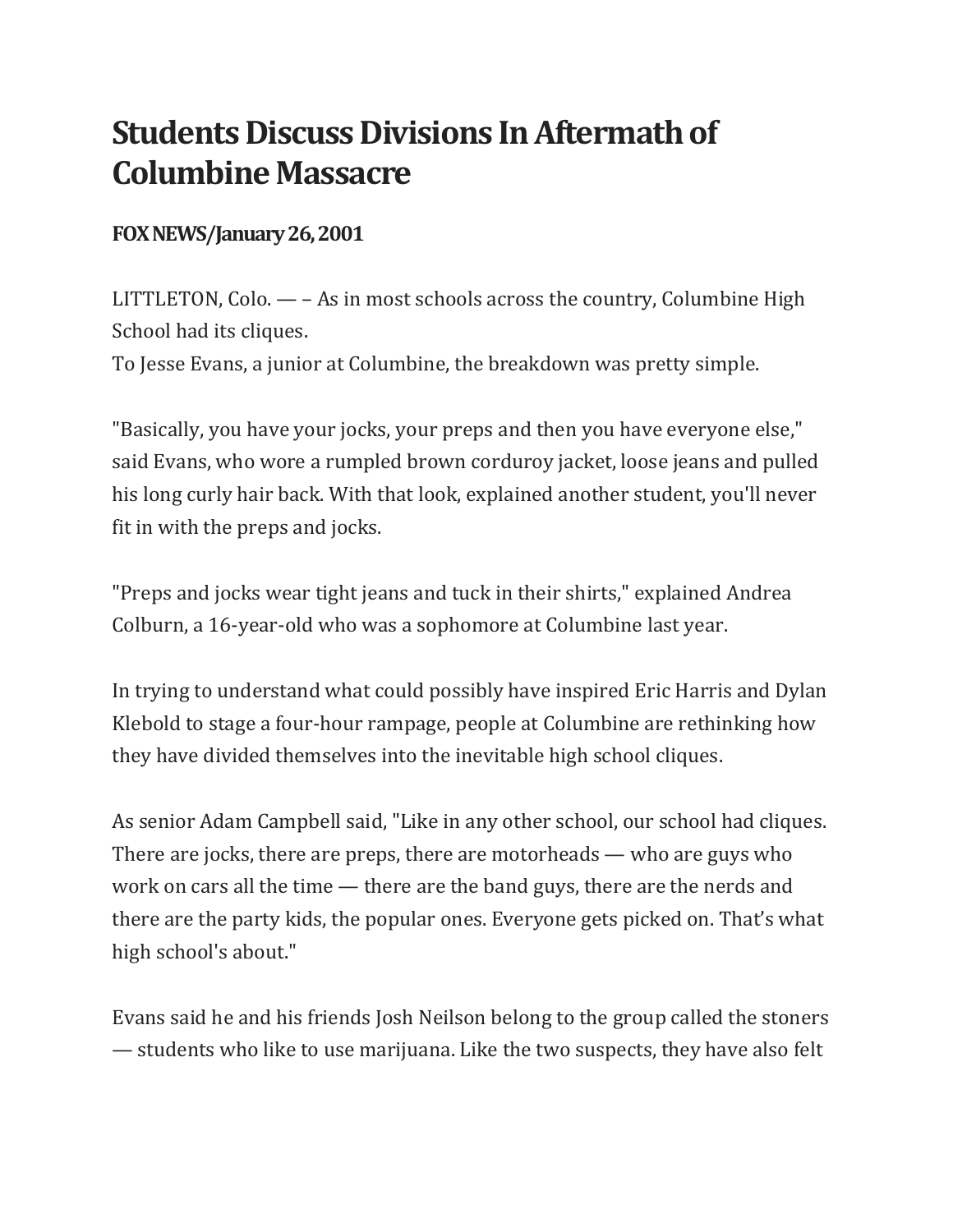alienated by the so-called jocks and preps, who they say make up the majority at Columbine High School.

"They would say things because we dress differently and were into the school spirit," said Neilson. In fact, the rift between the stoners and jocks had grown so deep that the groups had planned a brawl just over a month ago. They resolved the conflict however, before any major fights took place.

Neilson and Evans — although they felt cut off from the main student body at Columbine — said they couldn't imagine reacting the way the suspects did.

"We would just take it outside and take care of it with our fists," said Neilson. "Nothing like this."

Within Columbine's social hierarchy, students from both the jocks and stoners say members of the Trenchcoat Mafia registered off the meter. "They were way below us," said Evans. "They were totally their own thing."

Brad Johnson, a senior at Columbine and a football player, said he and his friends "never even bothered" talking to the two suspects and other members of the Trenchcoat Mafia.

"If you looked at them wrong, they would snap and get all mad," he said. "So we just stopped bothering."

But on Thursday, an eighteen-year-old senior at Columbine stood up to defend the two suspects. He denied that there was ever a Trench coat Mafia group. "I'm sick of the media demonizing them," he said. "They were my friends, they were honor students, they were Columbine students. We have to mourn for them as well as the others." Dustin declined to give his last name.